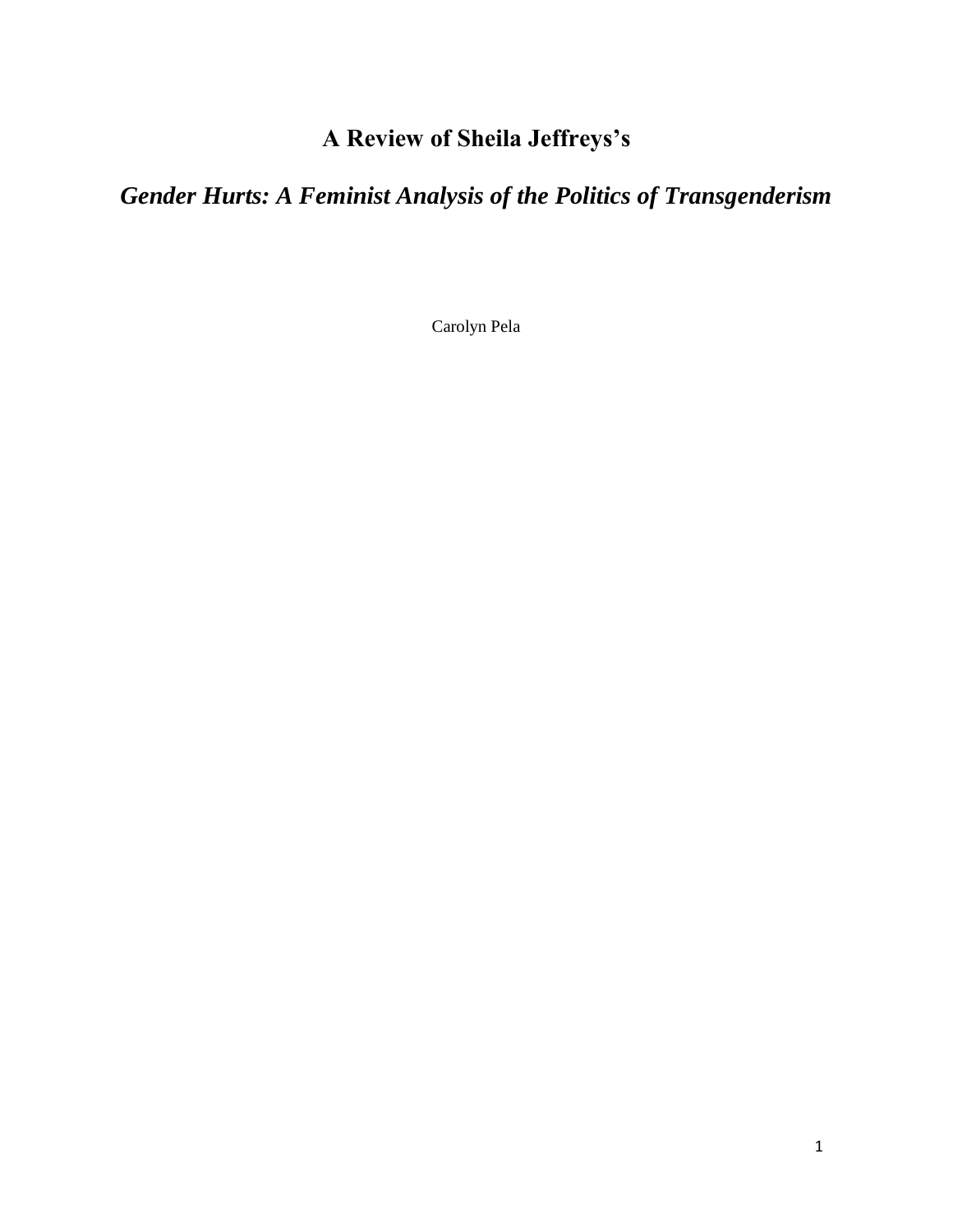#### *Book Review*: Gender Hurts

Sheila Jeffreys's book, *Gender Hurts: A Feminist Analysis of the Politics of Transgenderism*, provides the history of the construction of the transgenderism narrative, a discussion of the political relationship of transgenderism and feminism, and details of the psychological and physical harm that transgenderism inflicts on transgender-identified individuals and those in relationship with them. Chapter 1 lays out the thesis of transgenderism as a social construct, and Chapter 2 evaluates the key interactions between transgenderism and feminism. Chapters 3–6 review the harm of transgenderism from different perspectives and for diverse populations. Chapters 7–8 close the book with a more detailed analysis of transgenderism from a feminist perspective. The book is accessible to a wide audience and should be of interest to all who want to broaden their understanding of the development of transgenderism within a sociopolitical context as well as learn of the psychological and physiological risks associated with its medicalization.

Throughout the book, Jeffreys uses scientifically accurate descriptors based upon genetics when referring to transgender-identified individuals. Specifically, she uses "male-bodied transgender" in place of the unscientific but commonplace acronym MTF (male to female) transgender, and "female-bodied transgender" in place of FTM (female to male) transgender. Similarly, she uses the biologically congruent pronoun when referring to individuals who claim a transgender identity. She argues that using the opposite sex pronoun supports the unscientific belief that individuals can change their sex, when in fact it is medically impossible to do so. Also consistent with a constructivist perspective, Jeffreys uses transgender as a verb (i.e., transgender, transgendered, transgendering). This review retains these language choices in order to effectively reflect the tone of the book.

# **Social Construction**

The premise of transgenderism as a social construction is an important theme of the book as it frames the examination of the impact transgenderism has had on individuals and society. The story of transgenderism, contends Jeffreys, began with transgenderism as a chosen role, then with the help of the psychiatric community, endocrinologists, surgeons, and other medical professionals, it developed into a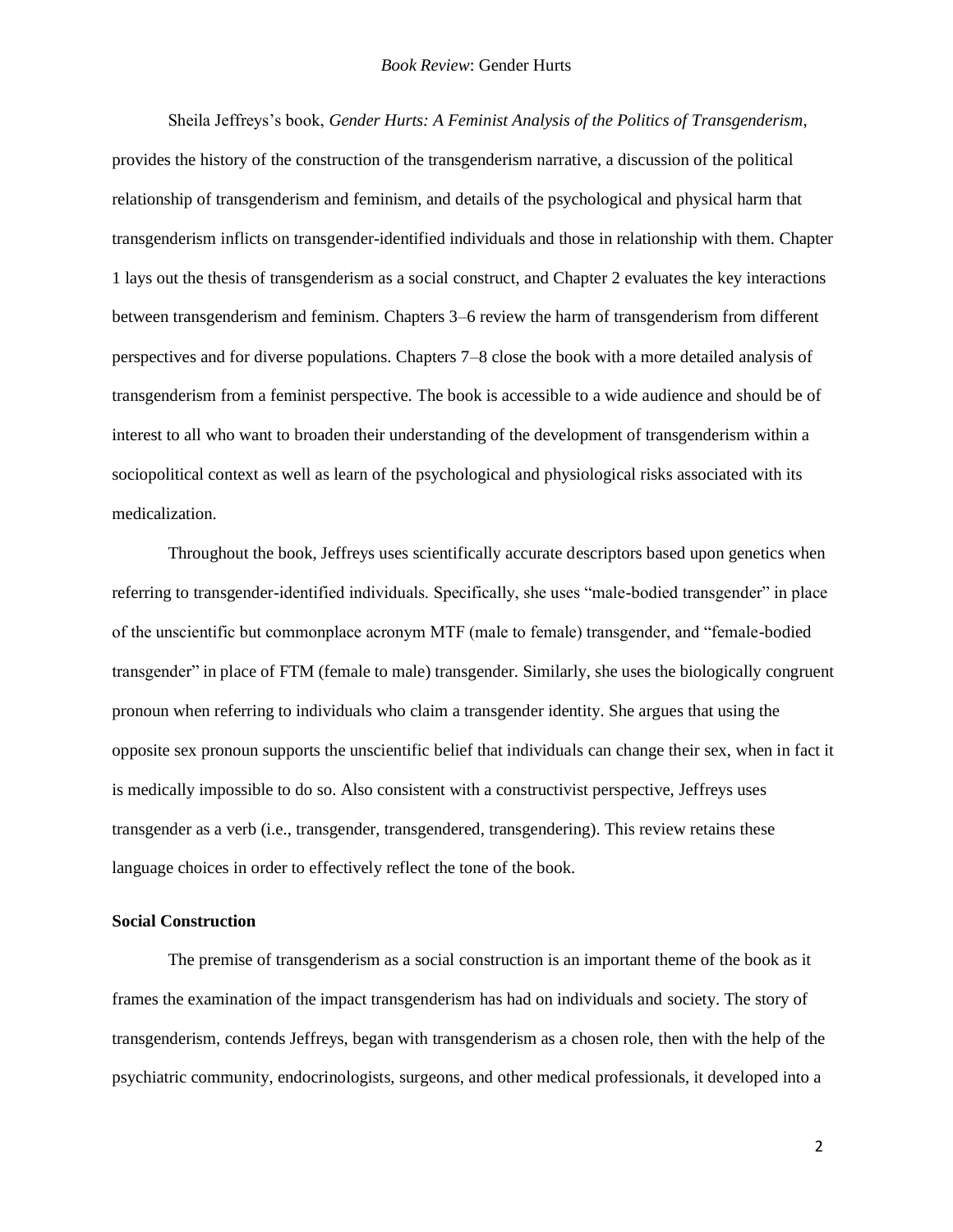pathology, or a condition. The final, or at least the current version of the transgenderism narrative, is that it is an inborn identity, an essence. Perhaps surprisingly, as a self-identified lesbian, Jeffreys denies the dominant cultural belief that some people are born biologically hard-wired for immutable same-sex attraction as she demonstrates parallels between the development of the modern transgenderism narrative with that of homosexuality. Her arguments in support of the social construction perspective are compelling. They provide a necessary critique of a pharmacological and surgical response to a psychological and sociopolitical phenomenon.

### **Feminism**

As promised by the title, the book reflects Jeffreys' political and philosophical perspective as a feminist. She explicitly discusses her view that transgenderism is a manifestation of a male-dominated gender hierarchy used by men to further subordinate women. Jeffreys discusses the impact of recently enacted laws that allow male-bodied transgenders to enter women's private and formerly protected spaces. Male-bodied transgenders, the majority of whom are attracted to women and many of whom have retained their penises, now have legal access to women's restrooms, showers, prisons, etc., violating women's psychological safety, and posing a threat to their physical safety.

The book includes a discussion of the trends and controversies in the transgender subcultures related to feminist issues to which the reader may not have access. For example, she discusses the cotton ceiling. The cotton ceiling is referring to women's underwear and the lack of access to women's vaginas by male-bodied transgenders. The cotton ceiling theory translates women's sexual self-determination into a form of discrimination (transphobia). Transgender activists compare the cotton ceiling to other barriers experienced by women (i.e., the glass ceiling).

Jeffreys describes the impact of transgenderism on the causes of feminism. For example, she notes a growing trend among lesbian feminists to pursue synthetic hormones and various surgeries to pass as men. While Jefferys reports that 75% of transgender-identified individuals are men, she also laments the increasing number of lesbian feminists who, in her assessment, have spent their lives attempting to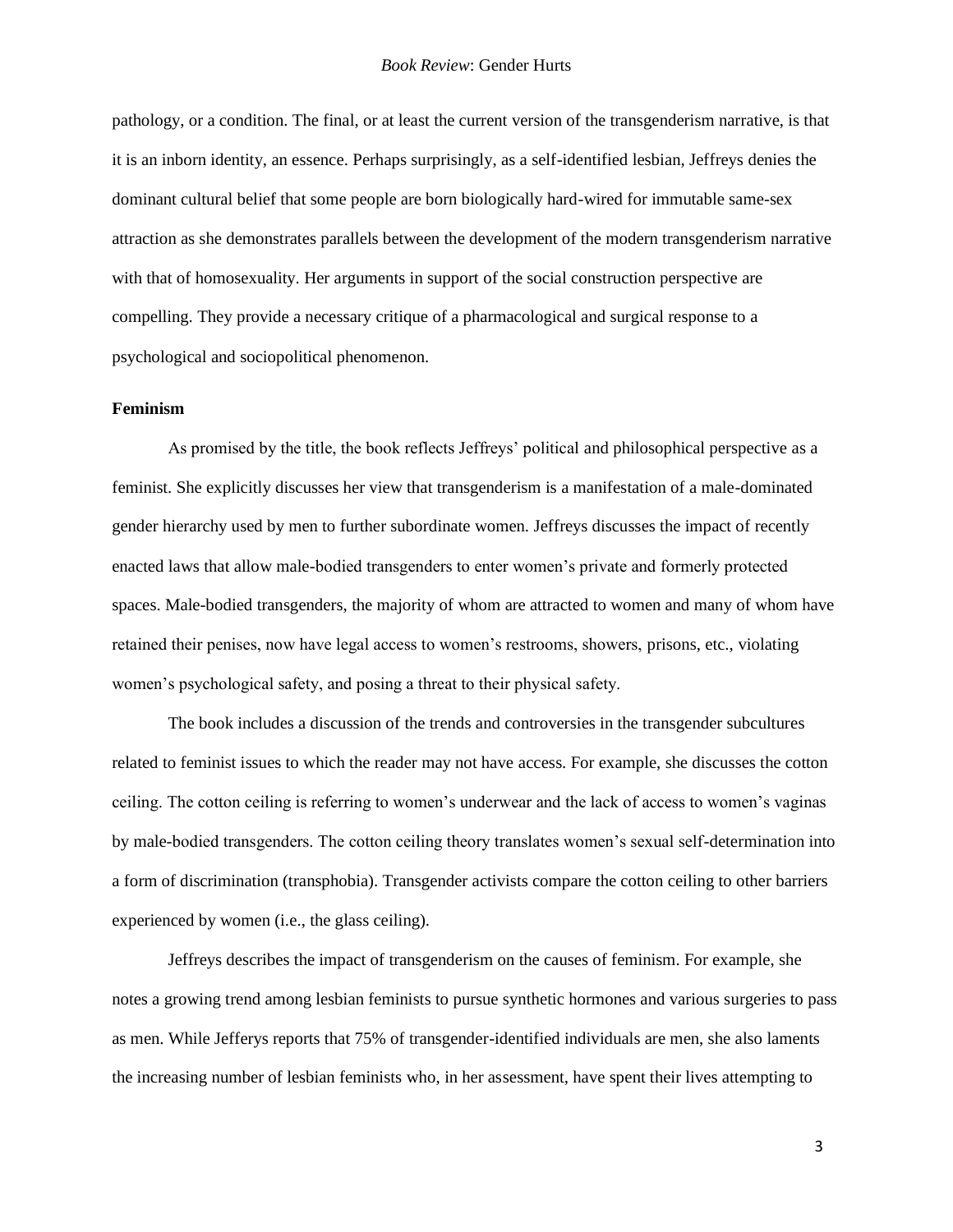protect women from male domination but have now rejected womanhood and joined the ranks of their oppressors, as female-bodied transgenders.

## **Harm**

Jeffreys effectively shifts the readers view from the accepted narrative that transgenderism is a normal, natural variation of sexuality as she writes detailed, often graphic descriptions of surgical procedures and hormone interventions for both male-bodied and female-bodied transgender adults and children. She discusses the side effects of surgeries and hormone treatments, including accounts of progressive and permanent damage to the body's systems. These treatments, explains Jeffreys, also negatively impact the psychological health of individuals throughout the transition process. Further, she presents data demonstrating that changing the body does not improve social and psychological functioning, and disputes the notion that the disproportionate level of psychological problems of transgender-identified individuals are caused by minority stress. The book also features poignant personal accounts of individuals who have transitioned and now have regrets, including interviews with an individual who was administered hormones as a child.

An entire chapter titled "Gender Eugenics" (Chapter 6) is dedicated to the transgendering of children. As implied by the title, Jeffreys contends that the transgendering of children is a type of eugenics. She argues that the social engineering of transgendering is similar to historical eugenics practices as the procedures aim to cure behaviors and social problems by altering individuals' physical bodies in ways that result in infertility. The book includes a discussion of international trends in the practices of transgendering children and the associated laws allowing for these practices. For example, Australia allows physicians to administer puberty-delaying hormones to children as young as ten years old and cross-sex hormones at sixteen years of age. Amputation is allowed at age eighteen.

Jeffreys provides examples of unethical actions by the medical community in the treatment of children and highlights the seeming absurdity of projecting current gender norms onto young children, and then labeling them as transgender if they fail to conform. She describes a UK government-published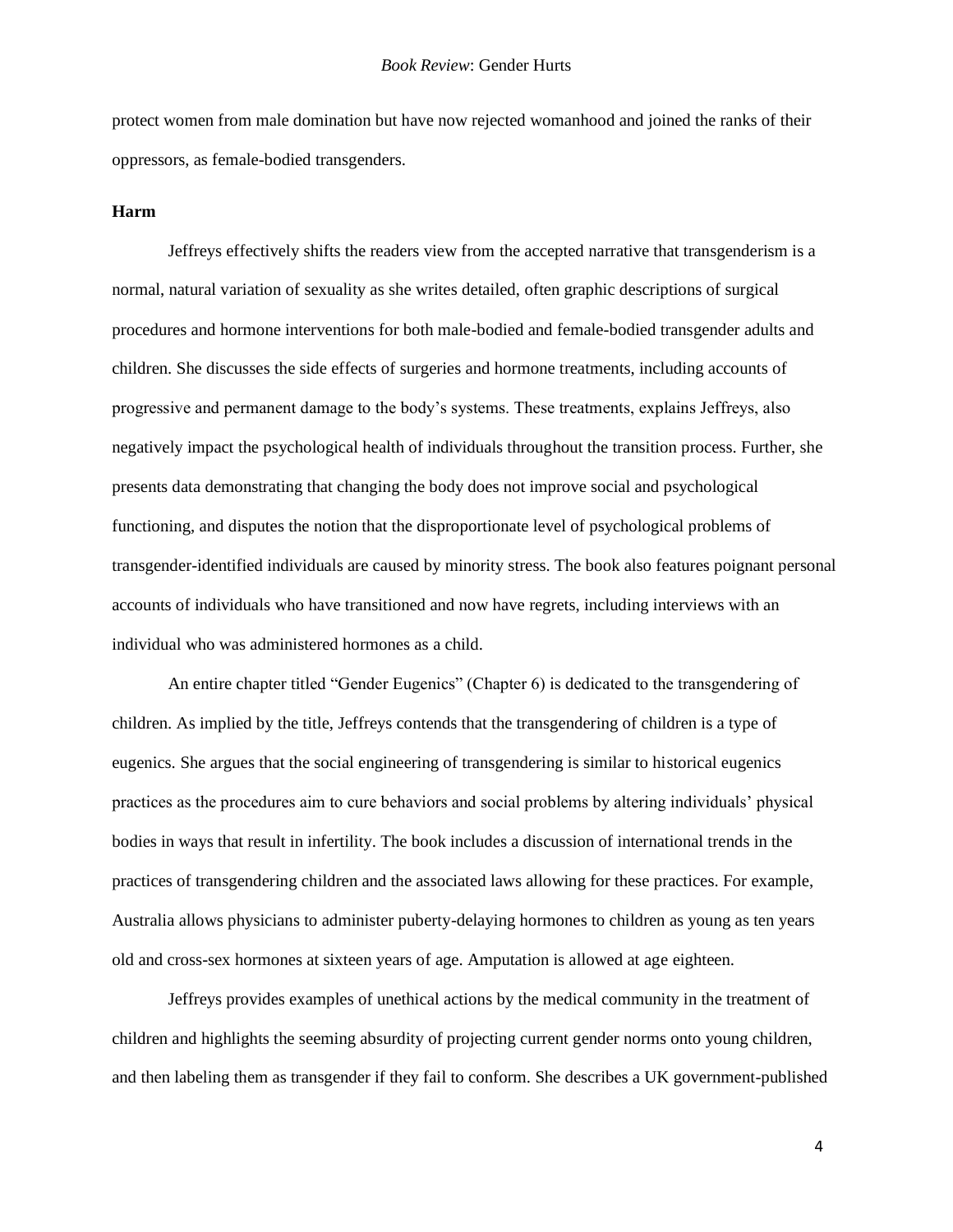## *Book Review*: Gender Hurts

pamphlet intended as guidance for physicians and parents in which the pamphlet authors admit that there are no clear differences between transgendered and other children to inform diagnosis. In light of this lack of diagnostic criteria, the pamphlet states that parents and physicians should rely on the child's account of his or her feelings in order to make the diagnosis and to guide their decisions. Jeffreys effectively argues that if these children were born at a different time and place, a time and place where their preferences were within the current gender norms, they would not become victims of these eugenic-like practices.

As a relationship therapist, I particularly appreciate the book's discussion of the impact that transgenderism has in the lives of the women who are in relationships with transgender-identified individuals. Since male- and female-bodied transgenders are predominately attracted to females, their partners are typically females. The dominant challenges for these women include financial exploitation, changing roles, loss of community, and the pressure to attest to the narrative that their partners are now the opposite sex. The pressure for the partners to align with the current narrative about transgenderism often comes from therapists who specialize in working with these couples. Jeffreys reports that these therapists typically see the transgender-identified individuals as heroes and attempt to persuade their partners to set aside any dissenting thoughts and feelings.

Jeffreys argues that transgenderism is ultimately the result of the social construction of gender. She also insists that the very concept of gender necessitates a hierarchy, male over female—that without hierarchy, there would be no gender. Clearly, male over female oppression exists; however, Jeffreys' frequently interjected lesbian-feminist mantra that where there are male-female romantic/sexual relationships, there will be oppression and male domination is not convincing and sometimes seems out of context.

The mainstream transgenderism narrative teaches as fact that some people are born in the wrongsexed body and that these individuals hold within them the very essence of the opposite sex.Sheila Jeffreys's book, *Gender Hurts: A Feminist Analysis of the Politics of Transgenderism*, provides a necessary critique of this mainstream and scientifically unsubstantiated narrative currently promulgated in the media, schools, churches, academe, and medical offices. Jeffreys challenges the laws that allow